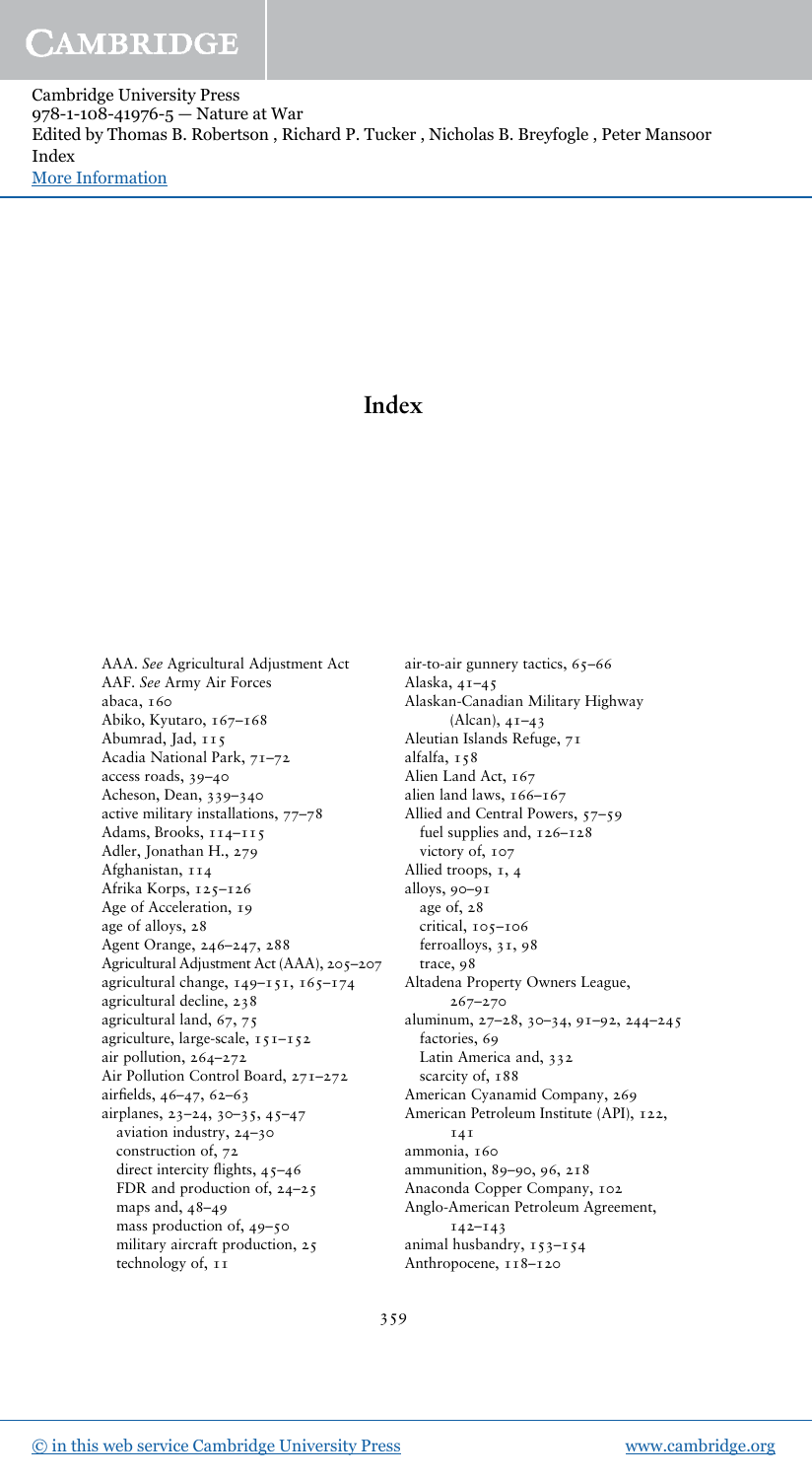Cambridge University Press 978-1-108-41976-5 — Nature at War Edited by Thomas B. Robertson , Richard P. Tucker , Nicholas B. Breyfogle , Peter Mansoor Index [More Information](www.cambridge.org/9781108419765)

360 *Index*

antibiotics, 153–154, 173, 289–297 anti-modernist ideologies, 48, 50, 344–349 antimony, 91–92, 100, 105, 109–110 APCD. *See* Los Angeles County Air Pollution Control District API. *See* American Petroleum Institute apocalyptic environmentalism, 350 Appalachian Mountains, 67 Aramco, 143–144 Arctic Institute of North America, 342–343 Army Air Corps, 68 Army Air Forces (AAF), 24, 30, 51, 63 Army Air Forces School of Applied Tactics, 234 *The Army Cook* (textbook), 179 Army Corps of Engineers, 307, 313–314 Army Environmental Center, US, 78 Army Quartermaster Corps, 62 Arnold, H. H., 342–343 Arsenal of Democracy, 5, 117, 145–146 artillery ranges, 63 ASARCO, 102 "The Ascent of Man–Final Stage" (Darling), 346 asparagus, 167–168 Atomic America, 299–300, 308–309, 320–321 atomic bomb, 6, 301 Atomic Energy Commission, 312–313, 316 atomic power, 328 atomic weapons, 11 Austria, 57 autoimmune diseases, 295 automation, 113 Automobile Club of Southern California, 271–272 automobile industry, 252 aviation industry, 24–30 B-24 Liberator, 27–28, 33 B–25 Mitchell bomber, 51 B-29 Superfortress, 30, 33, 51 bacteria, 283–285, 295–297 Badger, Anthony, 206–207 Badger Ordnance Works, Baraboo, Wisconsin, 67-68, 80-81 Bailey, Josiah, 205–206, 219 Baime, A. J., 25 Baku, 127 *Bambi* (1942), 345, 347–348

Bashore, Harold, 338–339 Baton Rouge, 244–246 Battle of the Atlantic, 239–240 bauxite, 31–32 bedbugs, 277 Belgium, 154 Bell Aircraft Plant, 30 Bennett, Hugh Hammond, 156-157, 205 Berle, Adolf, 47 Betty Crocker, 185-187 Beverly Hills High School, 255–256 Bf 109, 127 *Bhagavad Gita*, 298–299 Big Inch, 134 Big Oil, 120, 145 Big Science, 299–300, 302–303, 321 big trucks, 40–41 biology, 12–13 "A Biotic View of Land" (Leopold), 345, 350–351 Birdseye, Clarence, 189-190 Birmingham, 8–9 Bishopp, Frederick C., 277 BISQUICK, 187 Bius, Joel, 155–157 Blessingway, 310 Blitzkrieg, 125–126 Boeing Plant 2, 30 Bolivia, 105–106, 114 BoM. *See* Bureau of Mines Bomber City, 29, 39–40 Bonneville Dam, 32, 326 Bosch, Carl, 125 bottlenose dolphins (*Tursiops truncatus*), 247–248 Boulder Dam, 326 Bowron, Fletcher, 259–270 PAW and, 262–264 Rubber Reserve Corporation and, 264 Southern California Gas and, 265-266 BP. *See* British Petroleum *bracero* program, 165–166, 183 Branham, Felix, 87–88, 90–91 brass, 91–92 Brazil, 105–106 British Malay States, 33–34 British Malaysia, 331–332 British Petroleum (BP), 120–121, 228 Brody, Jane, 287–288 Brokaw, Tom, 209 Broughton, Ernest, 163

Bandelier National Monument, 305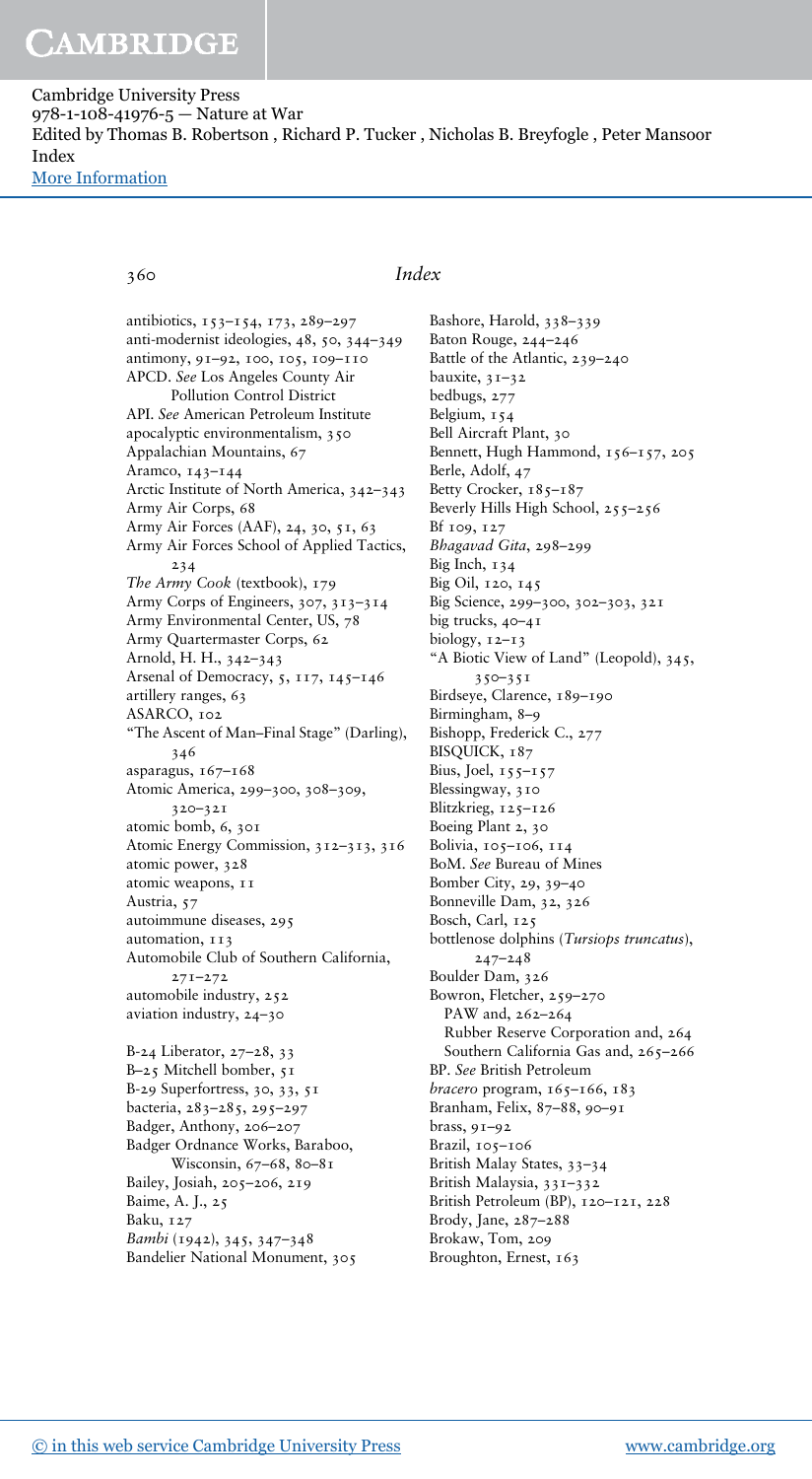Cambridge University Press 978-1-108-41976-5 — Nature at War Edited by Thomas B. Robertson , Richard P. Tucker , Nicholas B. Breyfogle , Peter Mansoor Index [More Information](www.cambridge.org/9781108419765)

Brower, David, 329, 345, 348–349 bulldozers, 11, 103 Buna-S, 244 Bureau of Entomology, US, 193–194 Bureau of Home Economics, 187 Bureau of Indian Affairs, 310 Bureau of Mines (BoM), 101-102, 105, 111, 114 Bureau of Reclamation, 32, 338–339 butadiene, 266–267 California, 167-168 California Institute of Technology, 303–304 Camel, 215 Camp Blanding, Florida, 235-236 Camp Gordon Johnston, Florida, 235 Camp Shelby, Mississippi, 235–236 Camp Stewart, Georgia, 64 Canada, 42–43 Cancer Alley, 246 capitalism, 95, 145–146, 198–199 car-dependent landscapes, 37 Caribbean, 46–47 carnotite, 309 carpooling, 37–38 cars, 35–41 Carson, Rachel, 184, 276, 282, 296, 329, 353, 355, 358 Cartmill, Matt, 347–348 cattle, radioactive exposure and, 316 CCC. *See* Civilian Conservation Corps CDC. *See* Center for Communicable Disease; Center for Disease Control C-Dif, 293–294 celery, 167–168 Center for Communicable Disease (CDC), 279–280 Center for Disease Control (CDC), 238–239 CERCLA. *See* Comprehensive Environmental Response, Compensation, and Liability Act Cerro Grande wildfire, 318–319 Chain, Ernest, 290–291 Chalk River Laboratories, 303 Chandler, Alfred, 276 *Chemical Industries* (journal), 286 chemistry, 12–13, 117, 125, 134–136 Chile, 114 China, 343 chlorinated phenol, 288 Choctawhatchee National Forest, 53–55, 234

### *Index* 361

chromite, 34–35, 90–92, 100 chromium, 105 Chrysler, 25–27 Churchill, Winston, 120–121, 127–128 cigarettes, 197–199, 223–224 demand for, 209–214 domestic shortage of, 214–215, 218–219, 221–222 entrenchment of, 222 pollution and, 221–223 procurement, 215 smoking cessation measures, 223 Surgeon General's Warning and, 222–223 World War I and, 210 WWII and, 209 *The Citizen News*, 266–267 civil liberties, 166–167 civil society, 114–115 Civil War, 7, 200–201, 232–233 Civilian Conservation Corps (CCC), 55, 65, 241–242 Clark, John G., 117, 129–130, 137, 145 Clean Air Act of 1970, 265 climate change, 128 Climatic Research Laboratory, 342–343 Clinton Engineer Works, 66, 302–303 *The Closing Circle* (Commoner), 355–356 CMR. *See* Committee on Medical Research Coakley, Robert, 3 coal, 94, 98–99, 120 coastal zones, 14–18, 231 Coca-Cola, 193, 196 coconut oil, 164 Cold War, 56–57, 76–77, 82, 110–115, 234–235, 327 defense buildup during, 75 economy of, 271 environmental regulations and, 77 Gulf Coast and, 246–250 legacy, 308–313 Collier, John, 310 colonialism, 94–109, 120–121, 200 Columbia River dam, 330 Columbus Canning Company, 181 combined-arms forces, 76 Committee on Medical Research (CMR), 290–291 commodity prices, 201 Commoner, Barry, 354–356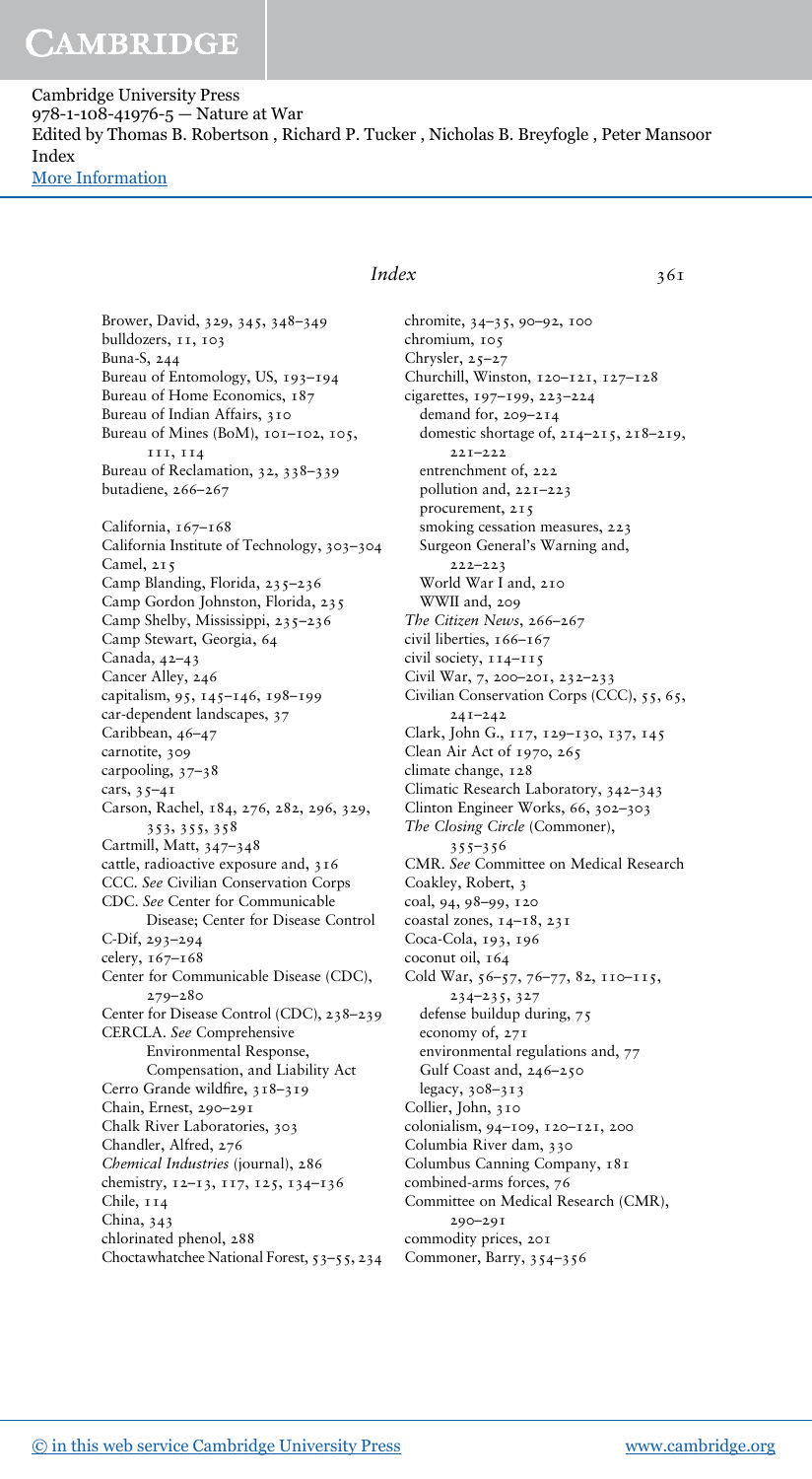Cambridge University Press 978-1-108-41976-5 — Nature at War Edited by Thomas B. Robertson , Richard P. Tucker , Nicholas B. Breyfogle , Peter Mansoor Index [More Information](www.cambridge.org/9781108419765)

### 362 *Index*

Comprehensive Environmental Response, Compensation, and Liability Act (CERCLA), 76–77 Congress, US, 45, 82–83, 101, 105 Conkin, Paul, 202–204, 206–207 conscientious objectors, 156 conservation, 82-83, 128, 141, 155-156, 177–178, 185–188 development and, 336–340 environmental movement and, 325–326 environmentalism and, 326 FDR and, 333–335 historians on, 328 Ickes and, 333–335 New Deal and, 349 Pinchot and, 333–335 planning, 329–336 production-based, 329 shift from, 325 of soil, 201–202, 337–338 tobacco and, 202–204 women and, 188 "Conservation and War" (Taylor), 327 "Conservation Is Not Enough" (Krutch), 348 Consolidated Steel, 239–240 *Constitution,* USS (warship), 232 consumers, 120 contour farming, 159–160, 173, 337–338 copper, 31, 33–34, 91–94, 99–100, 105 Latin America and, 332 *coptotermes formosanus* (Formosan termite), 248 core nations, 94–109 corn, 93–94 cotton, 93–94 cotton production, 238 Cowdrey, Albert E., 199 crops, 160–165, 182–185 Crowley, Leo T., 68 cryolite, 32–33 Cuba, 114, 232–233 cultivation patterns, 174 Curie, Marie, 309 Curie, Pierre, 309 cyclotrimethylenetrinitramine (RDX), 303 Czechoslovakia, 57 dams, 32, 326, 330

Darling, Jay ("Ding"), 333–334, 346 Davis, Jack, 229–230

Day, Anastasia, 183-184 Dayton Project, 303 D-Day, 1, 88, 90–91, 211, 291 training for, 235 DDT. *See* Dichlorodiphenyltrichloroethane Declaration of Taking Act (1931), 73-75 *Deepwater Horizon* (ship), 228, 249–250 defense buildup, 75 defense facilities, 39–40 Defense Highway Act of 1941, 38–39 Defense Map of US, 58 degradation, 329 "Democracy and Land-Use" (Leopold), 174–175 Denali National Park, 71–72 Department of Defense (DOD), 52–57, 76–77, 82–83, 114, 223, 246–247 Department of the Interior (DOI), 70–71, 91–92, 105–106, 109, 330–331 Ickes and, 338 Department of War, US, 52–55, 59 *Dependent America* (Redfield), 96 Detroit, 8–9, 11–12, 25–27 DeVargas, Ike, 318–319 development, 336–340 Devil's Swamp Lake, 246 Dial Soap, 286 Dichlorodiphenyltrichloroethane (DDT), 3, 6, 12–13, 153, 193–194, 276–282, 344 ecological damage and, 11 examination of, 296 FWS and, 354–355 massive aerial spraying of, 239 dieldrin, 282 diets, 187 Diné (Navajo), 308–313 dioxin (TCDD), 288 Disney, Walt, 345, 347–348 displacement, 166-167 Diyin Dine'é (spirits), 310 Doctorow, E. L., 116 DOD. *See* Department of Defense Dog Island, 235 DOI. *See* Department of the Interior Doi, Shig, 172 domestic living, 138–140 domestic sources, 31 Doolittle, James H. ("Jimmy"), 51 Doolittle Raid, 51–52 Doughboys, 209–210, 289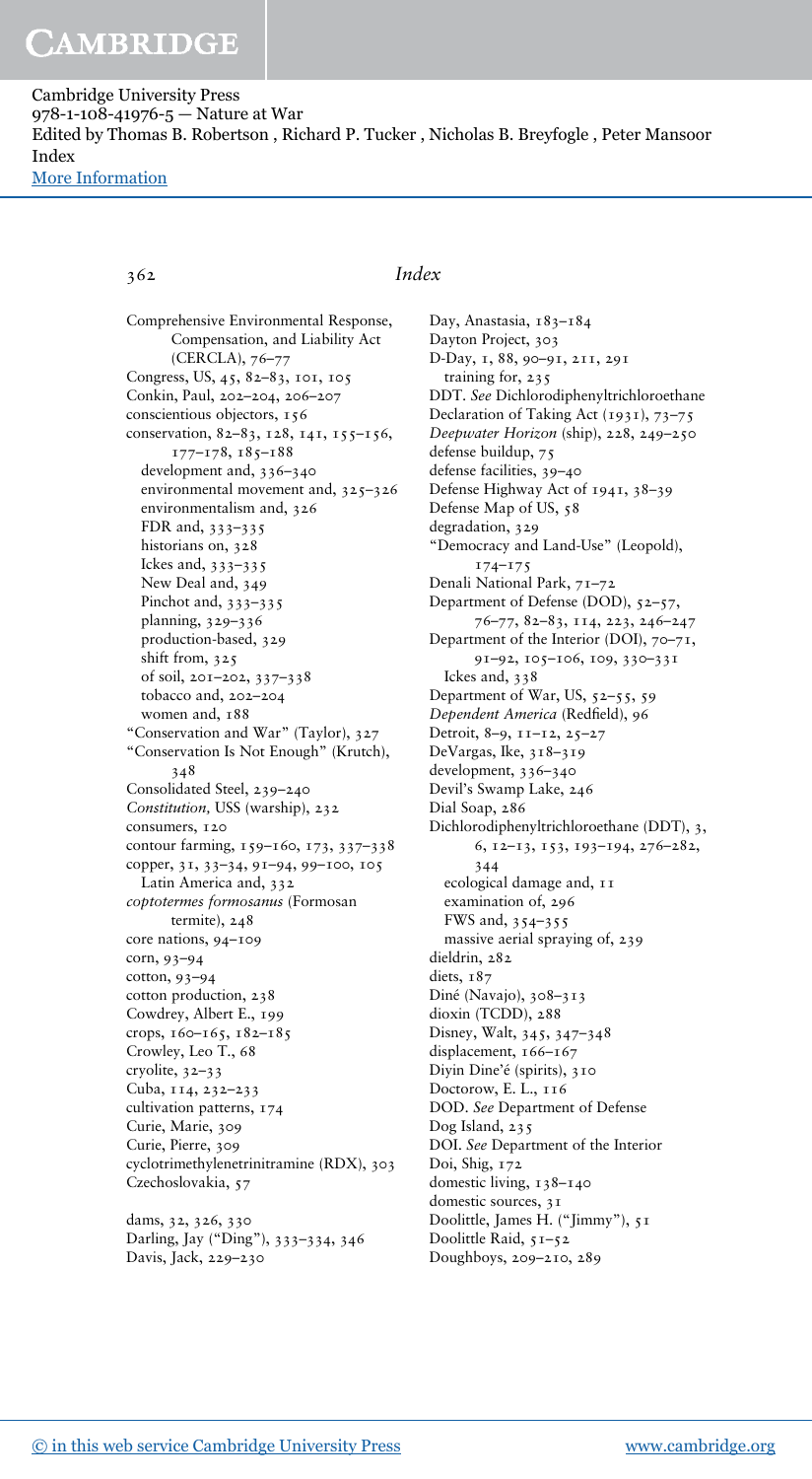Cambridge University Press 978-1-108-41976-5 — Nature at War Edited by Thomas B. Robertson , Richard P. Tucker , Nicholas B. Breyfogle , Peter Mansoor Index [More Information](www.cambridge.org/9781108419765)

> drainage programs, 228–229 driving, 36–37 Drury, Newton B., 72 Dubos, Rene, 293 Duffin, Andrew, 156–157 Dunbar, Paul, 281 DuPont, 153 DuPont and Hercules Chemical Company, 278 Dust Bowl, 150–151, 155 FDR and, 205 tobacco and, 202–209 Dutch East Indies, 33–34, 124 Duwamish River, 30 Eckes, Alfred, 95, 99–100 ecological damage, 11, 250 ecology, 345, 350–351 "Ecology and Politics" (Leopold), 350–351 economic war, 126–128 economy, 93–96 ecosystem management, 77 ecosystems, 5 Edwards, Charles, 287 Eglin Airfield, 51–57, 63, 80–82 Eisenhower, Dwight D., 213–214 El Segundo refinery, 269 Elysian Park, 259–261 Emerald Coast, 237 Emergency Rubber Program, 33–34, 161–162 Emergency War Period, 135 endangered species, 235–236 energy, 12, 118–120, 128 *Engineering and Mining Journal*, 89, 102–103 Enola Gay (plane), 320 entomologists, 281 environmental contamination,  $56-57$ ,  $78$ environmentalism, 48–49, 247, 326–327, 350 history, 321 knowledge, 340–344 legacies, 76–78 management state, 341–342, 344, 357–358 movement, 325–326 regulations, 77–78, 239 remediation, 79 restoration, 82–83

### *Index* 363

science, 82 transformations, 6–19 Environmental Protection Agency (EPA), 79, 287 EPA. *See* Environmental Protection Agency Erosion Control, 208 excavation activities, 79 Executive Order 9066, 166 Eximbank, 111 extracting resources, 23–24, 332 extractive landscapes, 23–24, 49–50 farmers, 155–157, 160–165, 204 Japanese-American, 165-173 Southern, 201 farming, 14–18, 159–160, 173 national security and, 149 tobacco, 203–204 fascism, 298–299 Fat Man (atomic bomb), 302–303 FDA. *See* Food and Drug Administration *FDA Papers*, 287 FDR. *See* Roosevelt, Franklin Delano Federal Deposit Insurance Corporation, 68 federal government, 13–14, 150–151, 174–175 Federal Highway Act of 1921, 38 Federal Highway Act of 1944, 236 federal prospecting, 103 Federal Works Administrator, 38–39 Ferguson, Homer S., 216–217 Fermi, Enrico, 298, 303 ferroalloys, 31, 98 fertilizer, 159–160, 165, 337–338 fiber, 173 *Fightin' Oil* (Ickes), 144–145 Finland, Maxwell, 293–294 Finlay, Mark, 33–34 Fireside Chat, 4–5 fish, 165 Fish and Wildlife Service (FWS), 71, 329, 354–355 fish meal, 158 Fleming, Alexander, 153–154, 290–291 flies, 277 flooding, 228–229, 231 Florey, Howard, 290–291 Florida, 240–241 Floyd, E. Y., 219–220 flying resources, 49–50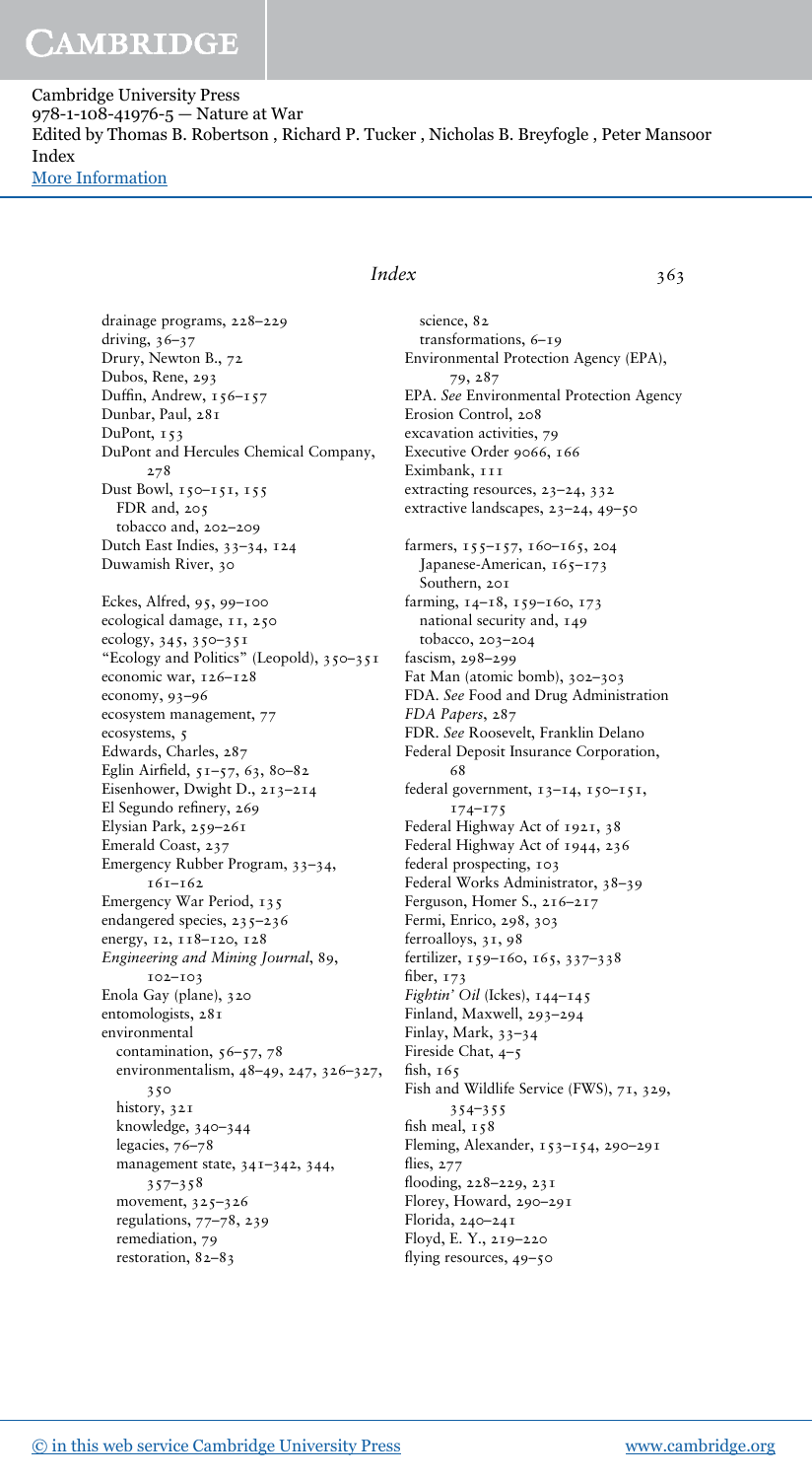Cambridge University Press 978-1-108-41976-5 — Nature at War Edited by Thomas B. Robertson , Richard P. Tucker , Nicholas B. Breyfogle , Peter Mansoor Index [More Information](www.cambridge.org/9781108419765)

364 *Index*

geopolitics, 141–144

Gilmore Island, 259–261

Germany, 57, 94, 99, 107, 110–111

Givaudan-Delawanna, 283–286, 288 *Givaudanian* (magazine), 283–284

food, 3, 149, 154, 173, 176–178 canners, 191–192 frozen, 189–190 military, 178–182 nutrients and,  $185 - 188$ regulations and, 189–193 trajectories of, 196 Food and Drug Administration (FDA), 287 *Food and Magic* (1943), 176 Foothill Cities Smog Abatement Committee, 271–272 Ford (company), 25–27, 35–36, 39–40, 117, 325–326 *Foreign Affairs* (magazine), 97–98 foreign relations, 96 forested military reservations, 80–82 Formosan termite (*coptotermes formosanus*), 248 Fort Meade, Maryland, 71 Fort Rucker, Alabama, 234–235 Fort Screven, Georgia, 65 Fort Sill, Oklahoma, 71 Fort Stewart, Georgia, 78 Fort Walton Beach, 237 *Fortune* (magazine), 38, 47–48, 195 fossil fuels, 93, 120, 128 Four Corners region, 309 France, 60, 94, 154 Frank, Clifford, Sr., 319 Frankel, Susan, 138–140 free markets, 96 Frisch, Otto R., 298–299 frozen foods, 189–190 fuel supplies, 126–128 fuels, 119 Futurama (GM), 117 FWS. *See* Fish and Wildlife Service G-4, 284–285 Gabrielson, Ira, 354, 358 gangrene, 291 gasoline, 36, 137–138, 143–144 Geddes, Norman Bel, 117 Geigy A. G., 277–278 General Condemnation Statute (1888), 73–75 General Headquarters Army Air Forces, 24 General Mills, 187 General Motors (GM),  $117$ 

Glacier Bay National Park, 71–72 global economic geology, 96–100 *Global Geography* (Renner), 47 global policies, 97–98 global resource exhaustion, 349–353 global warming, 250–251 globalization, 248 GM. *See* General Motors Gold Beach, 88 gonorrhea, 275 Gordon, Robert, 9 gorillas, 345–347 Gorman, Hugh, 121–122 Gorrie, John, 228–229 Goulding, Harry, 311 government-sponsored consumption, 6 grain prices, 155 Grange movement, 201 Grazing Service, 314 Great Britain, 46–47, 94, 98, 100, 292–293 naval superiority of, 121 Great Depression, 55, 66, 110–111, 208–209, 329–330, 358 tobacco and, 202–209 Great Migration, 8–9 Greeley, William, 337 groundwater, 30, 79 Group Agreement of November 1948, 143–144 Groves, Leslie, 309, 314 Guano islands, 352–353 guayule, 160–165 Gulf Coast, 228–231 cities and military installations along, 229–251 Cold War and, 246–250 ecological degradation in, 250 history of military activity on, 232-237 wartime industrial development on, 237–246 Gulf Freeway, 236 Gump, William S., 283–286 "guns and butter" economy, 9 Hadfield steel, 90-91 Hamilton, Alice, 122

geographic constraints, 177

geology, 96–100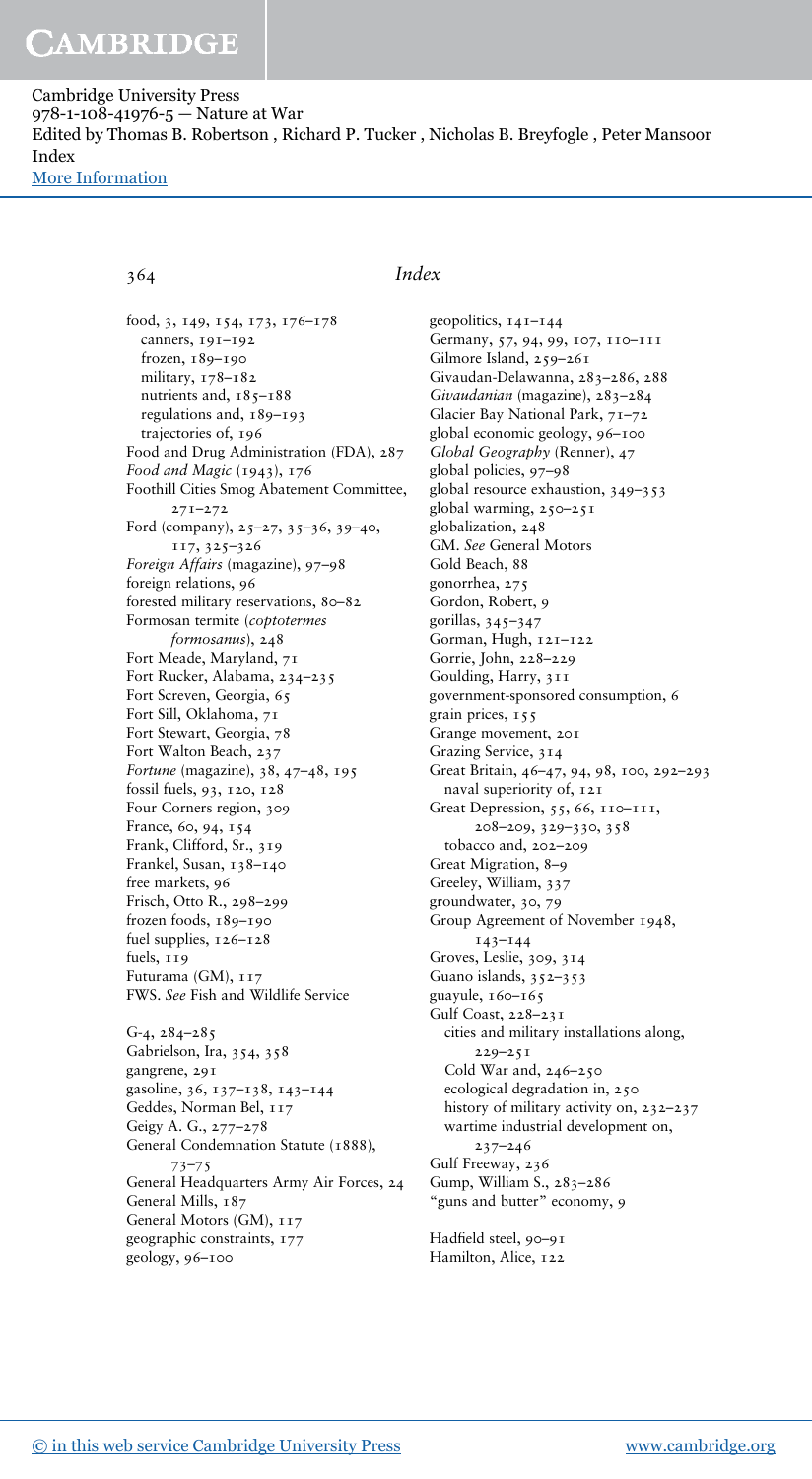Cambridge University Press 978-1-108-41976-5 — Nature at War Edited by Thomas B. Robertson , Richard P. Tucker , Nicholas B. Breyfogle , Peter Mansoor Index [More Information](www.cambridge.org/9781108419765)

> Hanford Engineer Works, 66, 302–303 Hardin, Garrett, 352 Harding Field, 234 Harrison, Richard Edes, 47–48 Hawaii National Park, 72 Hays, Sandy Miller, 277–278 hazardous materials, 30 heavy metals, 56–57 Hemi, 118–120 hemp, 160-165 "Hemp for Victory" (film),  $161$ herbicides, 11, 152-153, 173 Hershey, 179 hexachlorophene, 276, 283–288, 295, 297 Higgins, Andrew, 243 high-energy existence,  $118-120$ ,  $128$ high-energy military strategy, 122–124 high-speed fighter planes, 65-66 highways, 35–45 *Highways for the National Defense* (Public Roads Administration), 38–40 Hiroshima, 320, 351–352, 355–356 Hitler, Adolf, 34–35, 99, 125–126, 176 HIV/AIDS epidemic, 296 Hobbs, S. H., 205–206 Hobsbawm, Eric, 94–109 Hooker Chemical Company,  $11-12$ Hot Canyon, 314–316 household incinerators, 268 Houston, 230–231, 248 "How to Kill a Wilderness" (Brower), 348–349 Hughes, Dudley, 131 Hughes, Jeff A., 299–300 Hula Hoops, 118-120 *Human Geography for the Air Age* (Renner), 47 human survival, 349–353 Humble Oil & Refining Company, 136–137 Hunter Field, 65 Hurricane Harvey, 231 Hurricane Katrina, 230–231, 243, 245–246, 248–249

I. G. Farben, 125, 134–136, 289–290 Ibn Saud (King), 142–144 Ickes, Harold, 33, 45, 72, 128–129, 141–143, 328, 333 Clark on, 145 conservation and, 333–335 DOI and, 338

### *Index* 365

extracting resources, distressed by toll of, 332 FDR and, 332–333 *Fightin' Oil*, 144–145 PAW and, 261 Pearl Harbor and, 330–331 Pinchot and, 336 resignation of, 143 Truman and, 332–333 Idaho, 156 immigration, 166–168 imperialism, 124–125 Indian Health Service, 312–313 *Industrial Waste Symposium*, 294 industrialization, 250 industry, 264–271 capacity, 126-127 development, 237–246 growth, 93–94 production capacity, 218 wars, 7 infrastructure, 23, 134, 330 insect-borne diseases, 275, 296 Institute of Medicine (IOM), 296 Intercontinental Rubber Company (IRC), 161–162 interdependencies, 98 Interior Department, 10, 328–329 international development, 358 international resource competition, 357 internment, 152, 165-173 *Interregional Highways* (report), 45 interwar period, 37, 57–59, 233 IOM. *See* Institute of Medicine Iowa State University, 303–304 Iran, 142–143 Iraq, 142–143 IRC. *See* Intercontinental Rubber Company iron, 90–92, 94, 98, 100 motorization of extracting, 102 producers of, 103–105 irrigation, 162–163, 331 Italy, 125–126 Ivigtut mine, 32–33 Jackson, Harvey, 236–237 Jackson, Juanita, 308 Jackson, Lorissa, 308 Japan, 35–36, 107, 320–321, 331–332

FDR and, 124

imperialism and, 124–125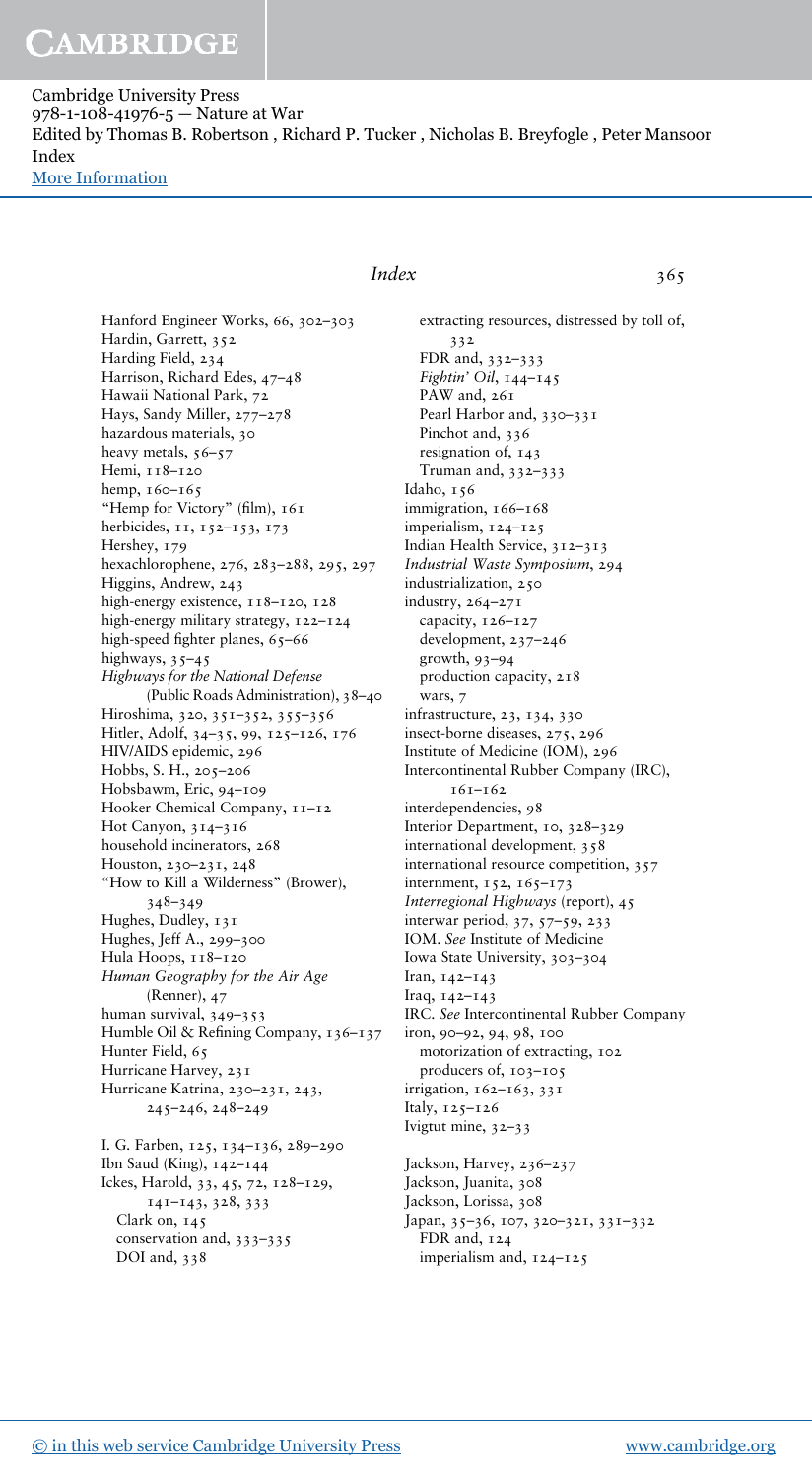Cambridge University Press 978-1-108-41976-5 — Nature at War Edited by Thomas B. Robertson , Richard P. Tucker , Nicholas B. Breyfogle , Peter Mansoor Index [More Information](www.cambridge.org/9781108419765)

Japan (cont.) military expansion of, 244 oil and, 124–125 surrender of, 143–144 Japanese American farmers, 165-173 JB-2 Loon, 51 Jefferson, Thomas, 219–220 jet engines, 11 Johnson grass, 158 Jornada Mogollon Indian tribe, 313–314 Juno Beach, 88 Kennecott Garfield Smelter, 100–101 Kennedy, John F., 282 Kennett, Lee, 213–214 Kern, Stephen, 144 Key West, 228–229 Keynesian growth economy, 6, 325 Kha'po (Santa Clara), 304–305 Kimbrough, Gilbert, 155–156 Knipling, Edward, 277–278 Knox, Frank, 259 Kolodny, Joseph, 214, 217–218 Koppes, Clayton, 338 Korean War, 80, 114, 222–223 Kosek, Jake, 299, 320–321 Kraus, E. J., 152–153 Krug, Julius, 328–329, 339–340, 353, 358 Krutch, Joseph Wood, 345, 348 kudzu, 158 Kuhlmann, Hans-Günther, 227–228 LAACC. *See* Los Angeles Area Chamber of Commerce labor activism, 252 labor shortages, 149–151, 158, 182 LaChoy, 191–192 *laissez faire* liberal capitalism, 95 Lake Success, 357–358 Lake Superior, 103-105 land acquisition, 69–75, 82–83 laws, 166–167 use, 56–57 demand for, 162–163 modern warfare and, 57–62 for WWII, 73, 82–83 Landing Craft, Vehicle and Personnel (LCVP), 243 Landing Ship, Tank (LST), 2 Landing Vehicle, Tracked (LVT), 241–242

### 366 *Index*

landlords, 171–172 landowners, 68 Lange, Dorothea, 168–170 Laredo, Texas, 41–42 large-scale agriculture, 151–152 Larson, Henrietta, 127–128, 131–134 Latin America, 41–45, 332, 343, 352–353 Lawrence, Ernest, 303 LCVP. *See* Landing Craft, Vehicle and Personnel lead, 91–92, 100, 105 lead-antimony bullets, 91–92 League of California Cities, 271–272 League of Nations, 96–97 leased land, 73 LeCain, Tim, 113 Lederberg, Esther, 293–294 Lederberg, Joshua, 293–294, 297 *łeetso* (yellow rock), 308–313 Leighton, Richard, 3 Leith, John Kenneth, 96–101, 106–108, 112 Lend Lease Act (1941), 330 Leopold, Aldo, 174–175, 345, 350–351 Lesch, John, 289–290 lespedeza, 158, 160 Liberty ships, 240–241 lice, 277 *Life* (magazine), 44, 241–242, 292 Lilienthal, David, 10, 13, 328–329, 339–340, 349, 353, 358 lime crushers, 160 lime-soda sintering process, 31–32 Lindbergh, Charles, 48–49 Little Boy (atomic bomb), 302–303 Little Inch, 134 livestock, 158, 164, 310 Long, Huey, 205–206 long walk, 309–310 long-distance trucking, 45 longleaf pine habitat, 80-82 Los Alamos, New Mexico, 66, 301–308, 314, 318–319, 321 Los Alamos National Laboratory, 318–319 Los Angeles, 8–9, 252–254 air pollution policy and, 271–272 growth of, 272 influences in local politics of, 264–271 oil and, 254–264, 271 Los Angeles Area Chamber of Commerce (LAACC), 265, 267–269, 271 smoke committee of, 261–270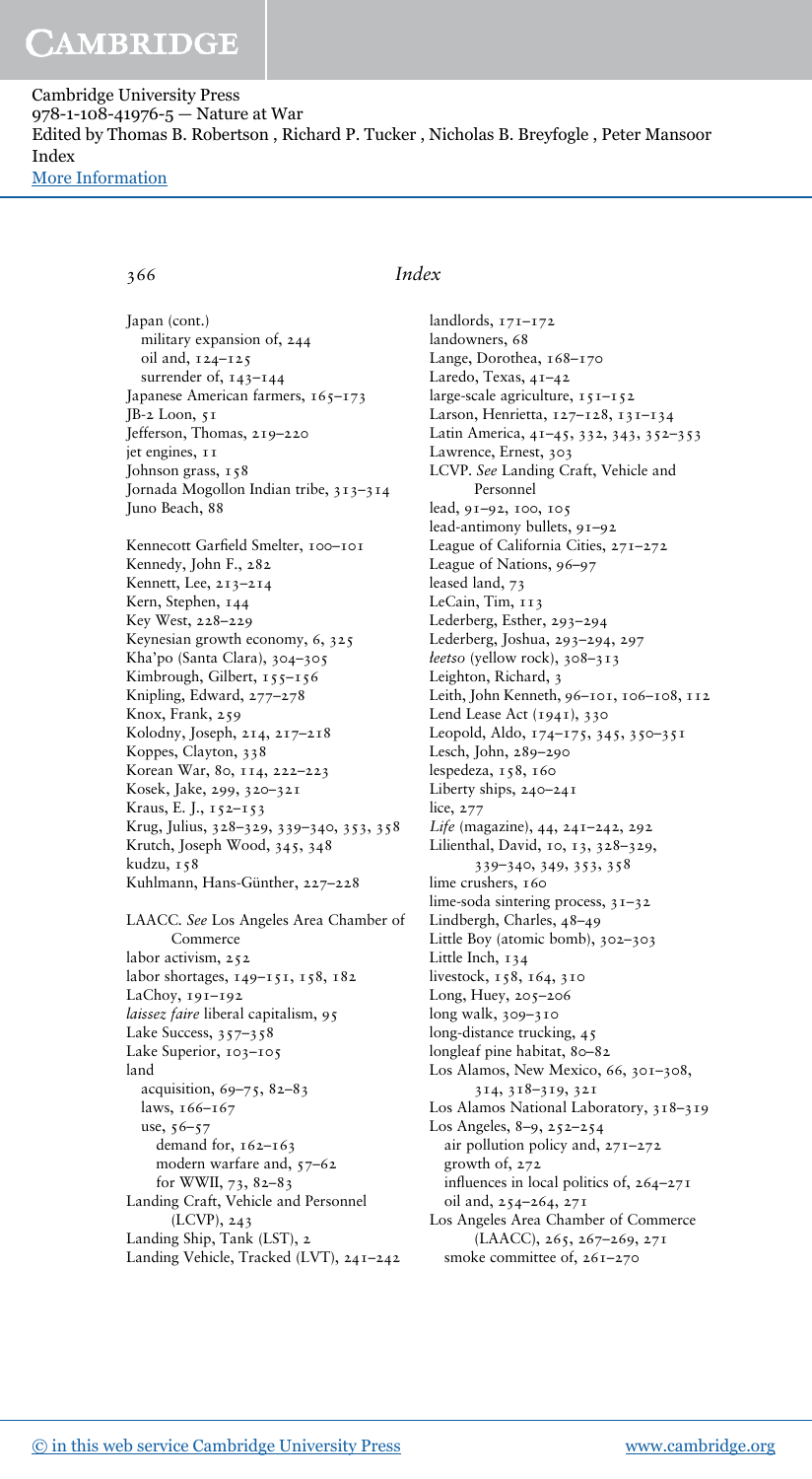Cambridge University Press 978-1-108-41976-5 — Nature at War Edited by Thomas B. Robertson , Richard P. Tucker , Nicholas B. Breyfogle , Peter Mansoor Index [More Information](www.cambridge.org/9781108419765)

> Los Angeles City Council, 256–259 Seaboard Oil and, 264 Los Angeles City Field, 256–257 Los Angeles City Park Commission, 259–261 Los Angeles County Air Pollution Control District (APCD), 267 Los Angeles County Board of Supervisors, 261–270 *Los Angeles Times* (newspaper), 47–48, 266–267 Lotchin, Roger, 11-13 Louisiana, 239, 242 Baton Rouge, 244–246 New Orleans, 8–9, 230–232, 240–241, 245–246, 248 Louisiana Maneuvers, 236 Love Canal,  $11-12$ LST. *See* Landing Ship, Tank Luna, Tristan de, 232 lung cancer, 222, 319 LVT. *See* Landing Vehicle, Tracked MacArthur, Douglas, 213–214 MacDonald, Thomas, 37 machine-guns, 57–59, 63 Magneto (fictional character), 115 Makabe, Wilson, 172 malaria, 228–229, 238–239, 275, 281 carriers of, 277 control of, 279 eradication of, 279–280 Malaria Control in War Areas (MCWA), 279 Mallinckrodt Chemical Facility, 303–304 maneuver areas, 62–63 manganese, 90–92, 100, 105 Manhattan District, 66 Manhattan Project, 66, 298–308, 316 Project Ames and, 303–304 scope of, 302–303 maps, 47–48 airplanes and, 48–49 March, Peyton, 209 margarine, 164 Marine Corps Air Station, El Toro, California, 65, 79–80 Marine Mammal Program, 247–248 Marines, 212 Marks, Robert, 120

### *Index* 367

Marshall, George C., 68, 193 Marshall Plan, 250–251 mass-production economies, 96 material culture, 28 material demand, 93–94 May-Johnson Bill, 355–356 MBD. *See* million barrels daily McDonald, Dave, 317 McNeill, John R., 120 MCWA. *See* Malaria Control in War Areas; Office of Malaria Control in War Areas mechanization, 14–18 mechanized warfare, 59 Meikle, Jeffrey, 141 Merchant Marine service, 242 Merck, 291 mercury, 109–110 metal, 14–16, 87–92, 110, 114–115 abundance of, 108–109 commodity, 109-110 economy and, 93–96 heavy, 56–57 major industrial, 103–105 strategic, 107–108 US consumption of, 91, 109 metalworkers, 28 Metts lookout tower, 54 Mexican Revolution, 313–314 Mexican-American War, 305, 314 Mexico, 105–106 workers from, 165-166 microbial ecology, 297 Mid-Continent Airlines, 45 middle class, 109, 145–146 Middle East, 46–47, 142–143 migration, internal, 69 militarized landscapes, 300 military aircraft production, 25 camps, 62–63 capacity, 5 development, 55 expansion, 69 food, 178–182 hardware, 243 installations, 69 land acquisition, 69-75 material culture, 13 medicine, 275 Military Geology Unit, 343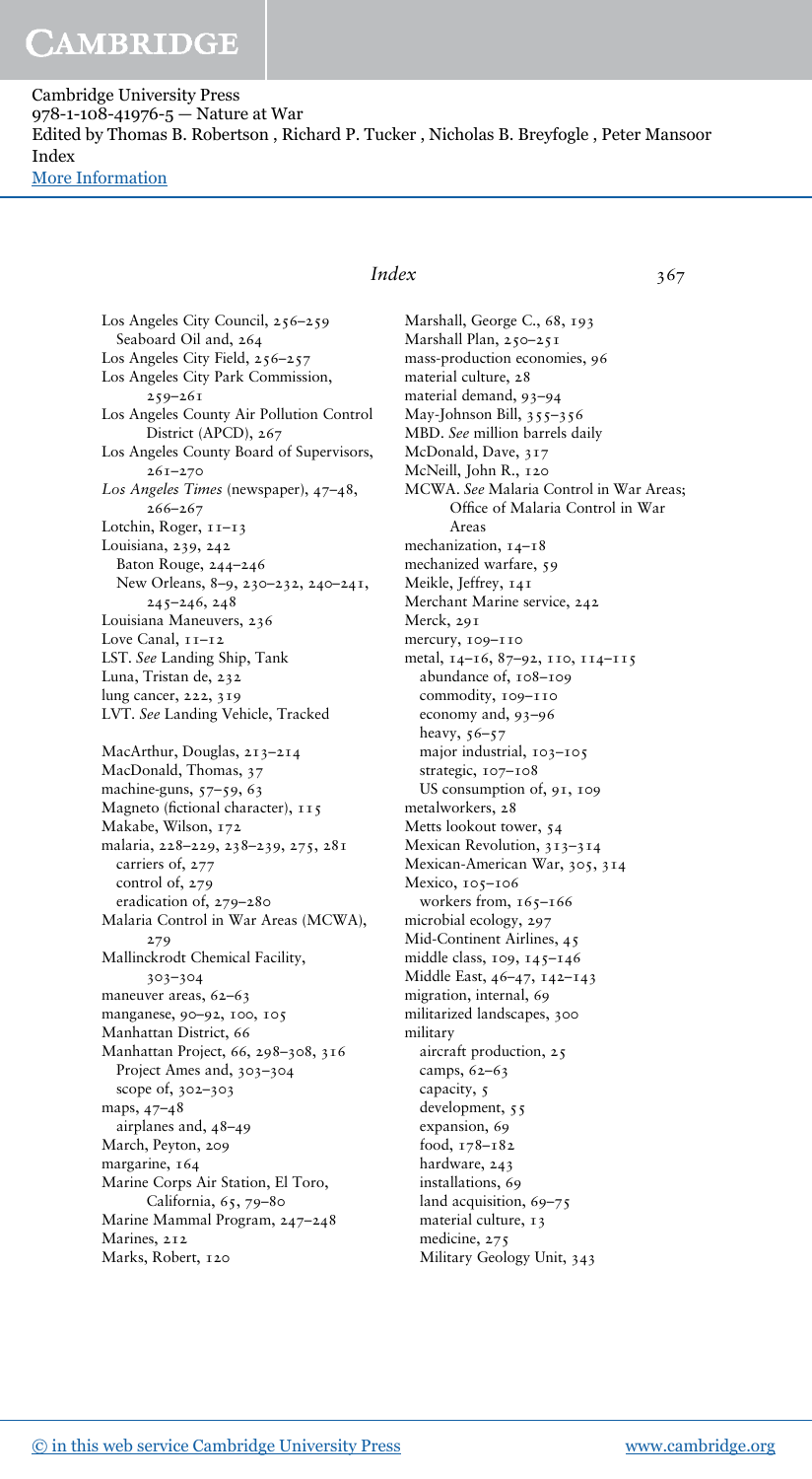Cambridge University Press 978-1-108-41976-5 — Nature at War Edited by Thomas B. Robertson , Richard P. Tucker , Nicholas B. Breyfogle , Peter Mansoor Index [More Information](www.cambridge.org/9781108419765)

military (cont.) mobilization, 61–62 personnel strength, 61 production, 25–27, 254 readiness, 56 stockpiles, 189-190 strategy, 30 technology, 82 Military Intelligence Division, 343 military-industrial complex, 7–8, 117 military-industrial wastelands, 11–12 Miller, Keith, 122–123 million barrels daily (MBD), 130-131, 137 Mine Warfare Center, 247 mineral procurement planning team, 100–101 mineral resources, 42–43, 93, 96 global policies around, 97–98 internationalization of, 98–99 managing, 93–94, 98 supply uncertainties in, 107–108 in US, 94 mineral uncertainties, 111 mining, 30–35, 93–94, 105, 107 domestic in, 112 Great Depression and,  $110 - 111$ hazards related to, 121–122 traditions of, 108 uranium, 319 Minneapolis, 45–46 Minnesota Iron Range, 102 *Mirage of Health* (Dubos), 293 Mississippi River, 165 mobile technologies, 50 modern warfare, 31, 356–357 land use and, 57-62 metal and, 16 monoculture cotton production, 238 Monument Valley No. 1, 311 Morrill Land Grant Act, 200–201 mosquitoes, 228–229, 238–239, 279–280 Mount Rainier, 71–72 MRSA, 293–294 Muir, John, 326 Műller, Paul, 277–278 municipal airports, 70 munitions production, 76 Muskrat Line, 243

Nagasaki, 320, 351–352 National Canners Association, 181

### 368 *Index*

National Defense Act, 124 National Environmental Protection Act (NEPA), 76–77 *National Geographic* (magazine), 44 National Guard, 69 National Park Service (NPS), 71–72, 307, 320 National Regional Research Laboratory (NRRL), 291 national security, 118–122, 145, 327 farming and,  $149$ federal government and, 13–14 imperatives, 12–13, 356–357 National Security Resources Board (NSRD), **111** National Security State, 111, 341–342 National Wildlife Refuge (NWR), 71 Native American reservations, 70–71 natural environments, 5–6, 49–50 natural gas explosions, 256–257 natural resources, 4, 14 naturalists, 281 Navajo (Diné), 308–313, 319, 321 Naval Live Oaks Reservation, 232 Navy, 55, 59, 62, 65, 71, 242 environmental remediation and, 79 environmentalists and, 247 Marine Mammal Program, 247–248 Pacific Fleet, 258 Nelson, Charles, 156-157 Nelson, Donald, 23, 25 neo-Mathusians, 114 NEPA. *See* National Environmental Protection Act neurotoxicity, 296 New Deal, 12–14, 150–151, 198–199, 329–330, 341–342 agricultural and environmental programs of, 221 conservation and, 349 dams and, 32, 326 FDR and, 205–206 infrastructure and, 330 interventions of, 200, 254 policies, 199, 218–219 public reaction to, 205–206 under scrutiny, 217–218 tobacco and, 216 *New Horizons* (Larson), 127–128 New Mexico, 170–171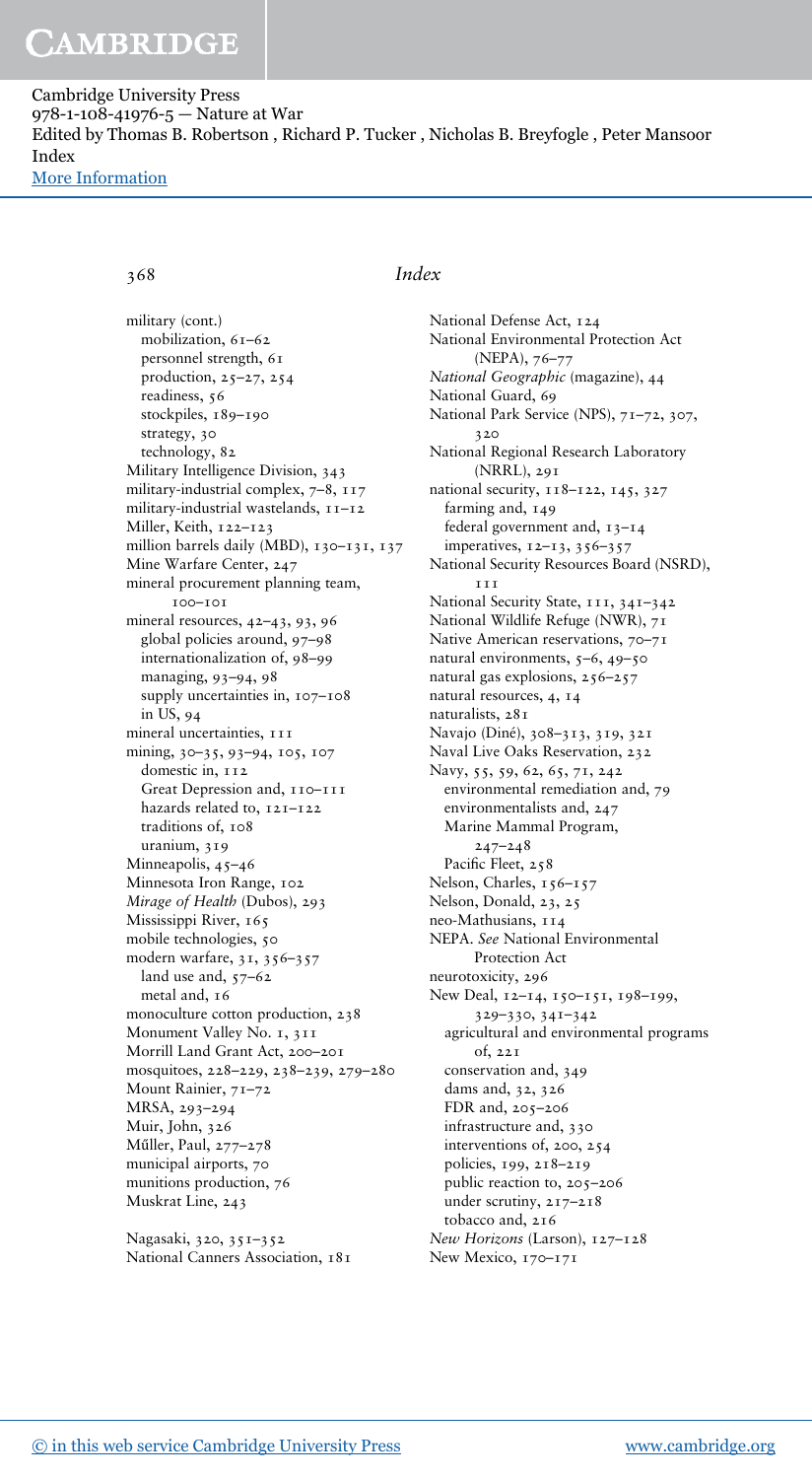Cambridge University Press 978-1-108-41976-5 — Nature at War Edited by Thomas B. Robertson , Richard P. Tucker , Nicholas B. Breyfogle , Peter Mansoor Index [More Information](www.cambridge.org/9781108419765)

> New Orleans, 8–9, 230–232, 240–241, 245–246, 248 *New York Times* (newspaper), 287–288, 292, 319 New York Zoological Society, 345 Niagara, New York, 11–12 Niagara Falls, 32 nickel, 34, 100 nitrates, 337–338 nitrogen, 165 "No Time to Forget Conservation" (Gabrielson), 354 non-human nature, 299 Normandy, 88 North Africa, 1, 46-47 NPS. *See* National Park Service NRRL. *See* National Regional Research Laboratory NSRD. *See* National Security Resources Board nuclear landscapes, 301 nuclear technologies, 298–301 nutrients, 185-188 nutritionism, 187–188 nuts, 187 NWR. *See* National Wildlife Refuge nylon, 11 Oak Ridge National Laboratory, 66 oak trees (*quercus virginiana*), 248–249 Office of Geologic Survey, 332, 342–343 Office of Inter-American Affairs, 352–353 Office of Malaria Control in War Areas (MCWA), 238–239 Office of Price Administration (OPA), 150–151, 189, 192 Office of Production Management, 259 Office of Scientific Research and Development (OSRD), 290–291 oil, 12, 36–37, 93, 252 acquisition of, 120 Big Oil, 120, 145 business, 129–130 coconut, 164 control over, 42–43, 123–124 crude, 123, 135, 137 daily average production of, 139–140 development, 250 economic war and, 126–128 Japan and,  $124-125$ Latin America and, 332

#### *Index* 369

Los Angeles and, 254–264, 271 overall consumption of, 37–38 palm, 160 rapeseed, 164 tung, 164 US consumption of, 144 US domestic production of, 120–121 "wrangle over," 141–144 WWII and, 122–123, 144–145 oil and gas industry, 244 Oklahoma, 205 Old Spanish Lighthouse, 72 Olympic National Park, 71–72 Omaha Beach, 87–88 100-Octane Aviation Fuel, 138 OPA. *See* Office of Price Administration Operation Husky, 1 Operation Overlord, 88 Oppenheimer, J. Robert, 298–299, 301–302, 305–306, 313–314 orange juice, 194 ordnance, 56–57, 59, 62–63, 67 ore, 92–94 grades of, 113 mass processing of, 103–105 stockpiling, 108, 112 US deposits of, 110–111 Oregon, 167–170 organic supplies, 14–18 Organization of American States, 352–353 *Oriskany,* USS (ship), 249–250 Osborn, Fairfield, 345–347, 351–353 OSRD. *See* Office of Scientific Research and Development *Our Plundered Planet* (Osborn), 345, 347, 351–352 Owens, Charles, 47–48 *Ozawa vs. US*, 167 Pacific Fleet, 258 Pacific War, 48–49 Packard, 25–27 Painter, David, 123–124 Pajarito Plateau, 304–305, 318–319 palm oil, 160 Panama Canal, 13–14, 44, 229–230, 237–238 Panama City, Florida, 247 Pan-American Highway, 41 Pass Christian, Mississippi, 236–237 Pasternak, Judy, 311–312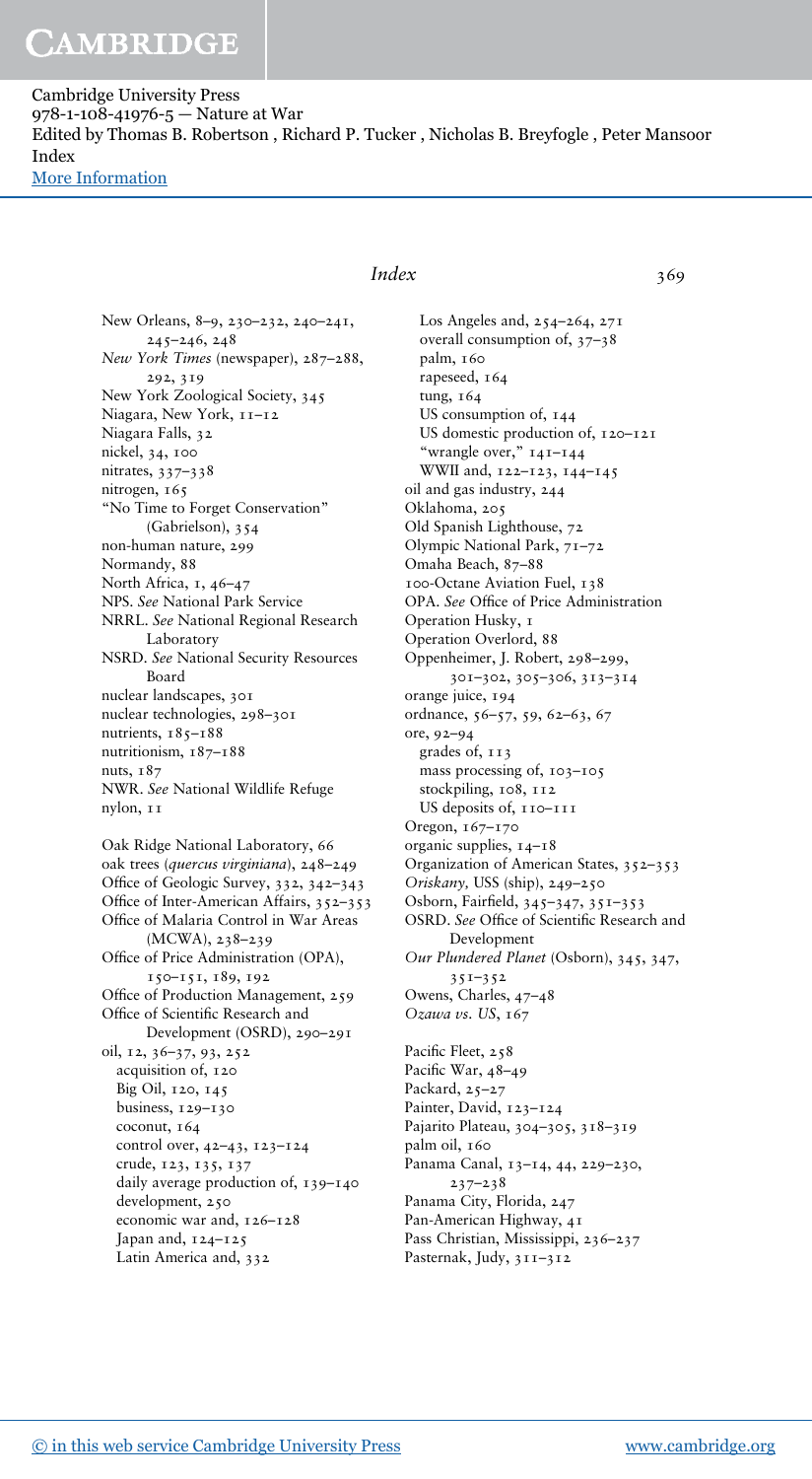Cambridge University Press 978-1-108-41976-5 — Nature at War Edited by Thomas B. Robertson , Richard P. Tucker , Nicholas B. Breyfogle , Peter Mansoor Index [More Information](www.cambridge.org/9781108419765)

370 *Index*

patriotism, 254–264, 320 Patrol Craft (PC)-566 (ship), 227–228 Patterson, Robert, 92 Patton, George, 127 Patuxent National Wildlife Refuge, 71 PAW. *See* Petroleum Administration for War PCBs. *See* polychlorinated biphenyls peanut cultivation, 174 Pearl Harbor, 32–33, 36, 46, 48–49, 51, 123–125 aftermath of, 168 Ickes and, 330–331 racial prejudices and, 166 Pendleton, Morris B., 268–269 penicillin, 6, 11, 153–154, 276, 289–295, 297 Pentagon, 39–40 Pepper, Claude, 276 perceptions of nature, 45–49 peripheral states, 94–109 permanent improvements, 73 Perro Caliente, 301–302 Pershing, John J., 210 pesticides, 173, 326–327. *See also* Dichlorodiphenyltrichloroethane Peterson, Sarah Jo, 29 petrochemical industry, 134–136 petroleum, 14–16, 99, 117–118, 120, 230–231 colonialism and, 120–121 FDR and, 128–129 foreign supplies of, 141–142 management of, 143 Miller and, 122–123 as necessity, 145 production of, 123 products, 237–246 WWII and, 254–255 Petroleum Administration for War (PAW), 123, 128–129, 131–135,  $261 - 262$ Bowron and, 262–264 infrastructure, 134 PIWC and, 263–264 refineries and, 136 Petroleum Coordinator for Defense, 128–129 Petroleum Industry Council for National Defense, 129

Petroleum Industry War Council (PIWC), 129, 261, 263–264 Petroleum Reserves Corporation, 142–143 Petro-Processors of Louisiana, 246 Pfizer, 291, 295 pharmaceutical industry, 276 pharmaceutical research, 153–154 pharmaceuticals, 174 pHisoderm, 285 pHisoHex, 285-287 phosphate, 337–338 physics, 12–13 Pinchot, Gifford, 328, 332–333, 339–342, 357 conservation and, 333–335 Ickes and, 336 Truman and, 335–336 pipeline construction, 134 PIWC. *See* Petroleum Industry War Council planned economic development, 336 plastic, 11 *pobladores* (Spanish settlers), 304–305 Podolsky, Scott, 293–294 Poland, 57, 94, 176 "The Political Control of Mineral Resources" (Leith), 97–98 Pollan, Michael, 187–188 pollution, 45, 50, 121–122, 329 of air, 264–272 cigarettes and, 221–223 menace of, 354–356, 358 of water, 279 polychlorinated biphenyls (PCBs), 29–30, 246–247 *Popular Science Monthly* (magazine), 285–286 population growth, 350–351 Populists, 201 postwar property disposal problems, 70 potash, 337–338 poultry industry, 190–191 "Pour It On" (Poster) (Price), 26 poverty, 202–204 Po-Woh-Geh-Owingeh (San Ildefonso), 304–305 pre-industrial warfare, 6–7 preparedness efforts, 57 preservationists, 326 Price, Garrett, 26 Price, Philip,  $284-285$ price ceilings, 189–190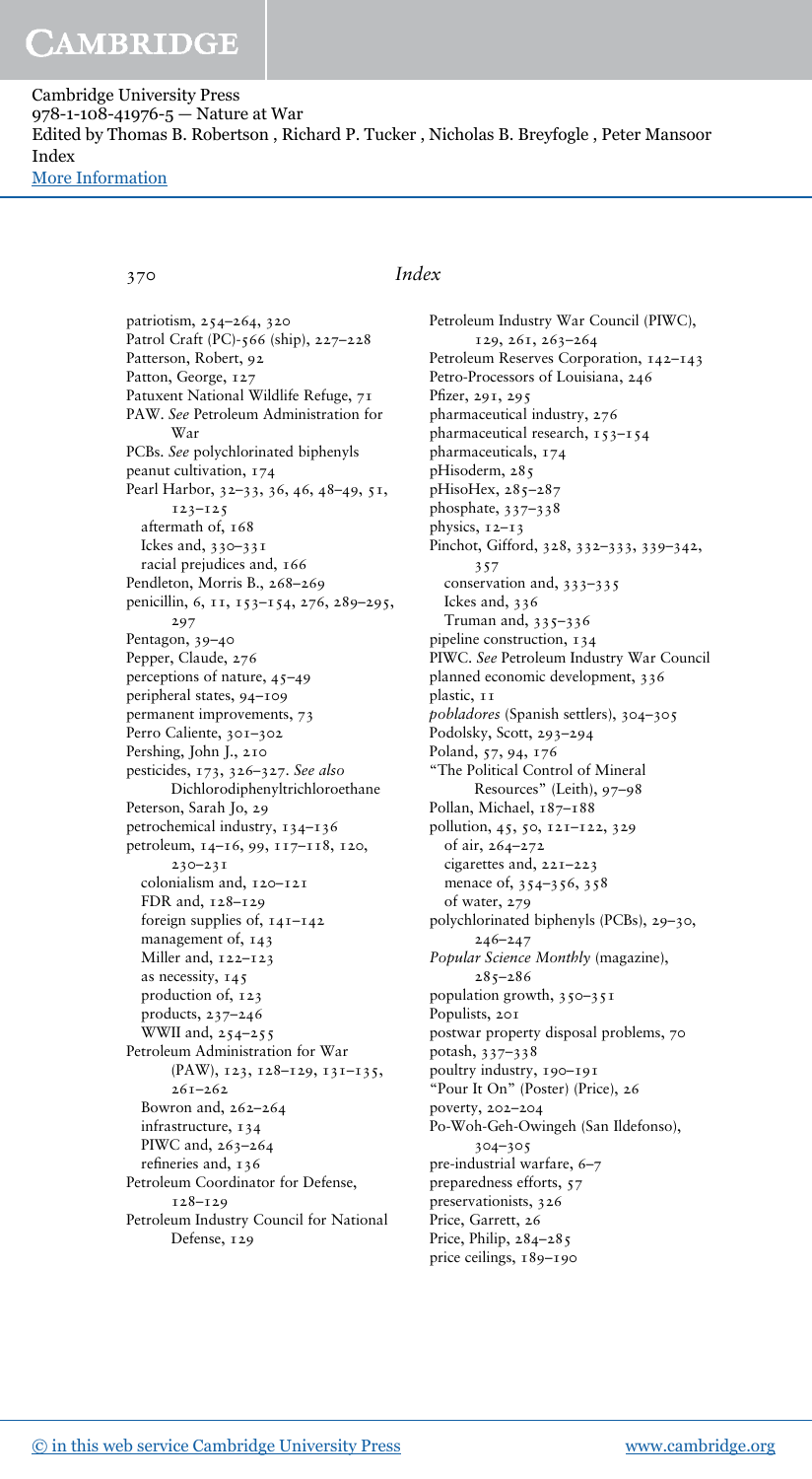Cambridge University Press 978-1-108-41976-5 — Nature at War Edited by Thomas B. Robertson , Richard P. Tucker , Nicholas B. Breyfogle , Peter Mansoor Index [More Information](www.cambridge.org/9781108419765)

#### price controls, 178 price supports, 164 private land owners, 74 processing facilities, 174 Proctor, Robert, 198 Produce Dealers' Associations, 172 productive capacity, 3–4, 9, 45, 50, 325 productive landscapes, 23–24, 49–50 productivity, 10 Project Alberta, 303–304 Project Ames, 303–304 Project Camel, 303–304 Prontosil, 289–290 protein sources, 164-165, 187 public domain land, 61–62 public health, 343 Public Health Service, US, 279, 312–313 Public Roads Administration, 37–40 public transportation systems, 36–37 Puerto Rico, 247 pulmonary eroticism, 210–211 Pyle, Ernie, 1–2, 4, 211

Quartermaster Corps, 178–182, 213–214 *quercus virginiana* (oak trees), 248–249

racial prejudices, 166, 168 RAD Lab. *See* Radiation Laboratory Radiation Exposure Compensation Act of 1990 (RECA), 317–318 Radiation Laboratory (RAD Lab), 303 radioactive exposure, 314–316 cattle and, 316 RadioLab (podcast), 115 radium, 309 Rand McNally, 47–48 rapeseed oil, 164 rare materials, 331–332 rationing systems, 35–36, 128, 186 cards, 137–138 C-ration, 180 D-ration, 179–180 K-ration, 180 military stockpiles and, 189-190 price ceilings and, 190 rules about, 178 raw materials, 93, 96, 126–127, 173, 333–335 RDX. *See* cyclotrimethylenetrinitramine *Reader's Digest* (magazine), 43–44

### *Index* 371

Real Estate Branch (Army Quartermaster Corps), 62 RECA. *See* Radiation Exposure Compensation Act of 1990 Redfield, William, 96 Redneck Riviera, 237 Reed, Walter, 238–239 refineries, 136, 139–140 regional contamination, 313–318 regulations, 189–193 environmental, 77–78, 239 oil and, 254–264 Renner, George, 47 resistance to antibiotics, 293 Resource Conservation and Recovery Act (1976), 78 resource consumption, 37–38 Rio Grande River, 228–229 Rister, Carl Coke, 131–134 "Road of Tomorrow" (Ford), 117 *Road to Survival* (Vogt), 352–353 roads, 103 *Robert E. Lee, SS* (ship), 227–228, 249–250 Rockefeller, Nelson, 352–353 Rocky Mountains, 67 Roebling, Donald, 241–242 Roebling Alligator tractor, 241–242 Rome, Adam, 341 Rommel, Erwin, 125–126 Roosevelt, Franklin Delano (FDR), 1–4, 68, 100, 116–117, 328 airplane production and, 24–25 Choctawhatchee National Forest and, 55 conservation and, 333–335 Dust Bowl and, 205 homefront speech, 9–10 Ickes and, 332–333 Japan and, 124 New Deal and, 205–206 petroleum industry and, 128–129 Pinchot and, 333 preparedness efforts and, 57 on rubber, 33–34 soil and, 207 State of the Union, 1942, 29 Roosevelt, Theodore, 339–342 Rosie the Riveter (fictional character), 182–183 *Rotarian* (magazine), 43–44 Rothman, Hal, 305, 307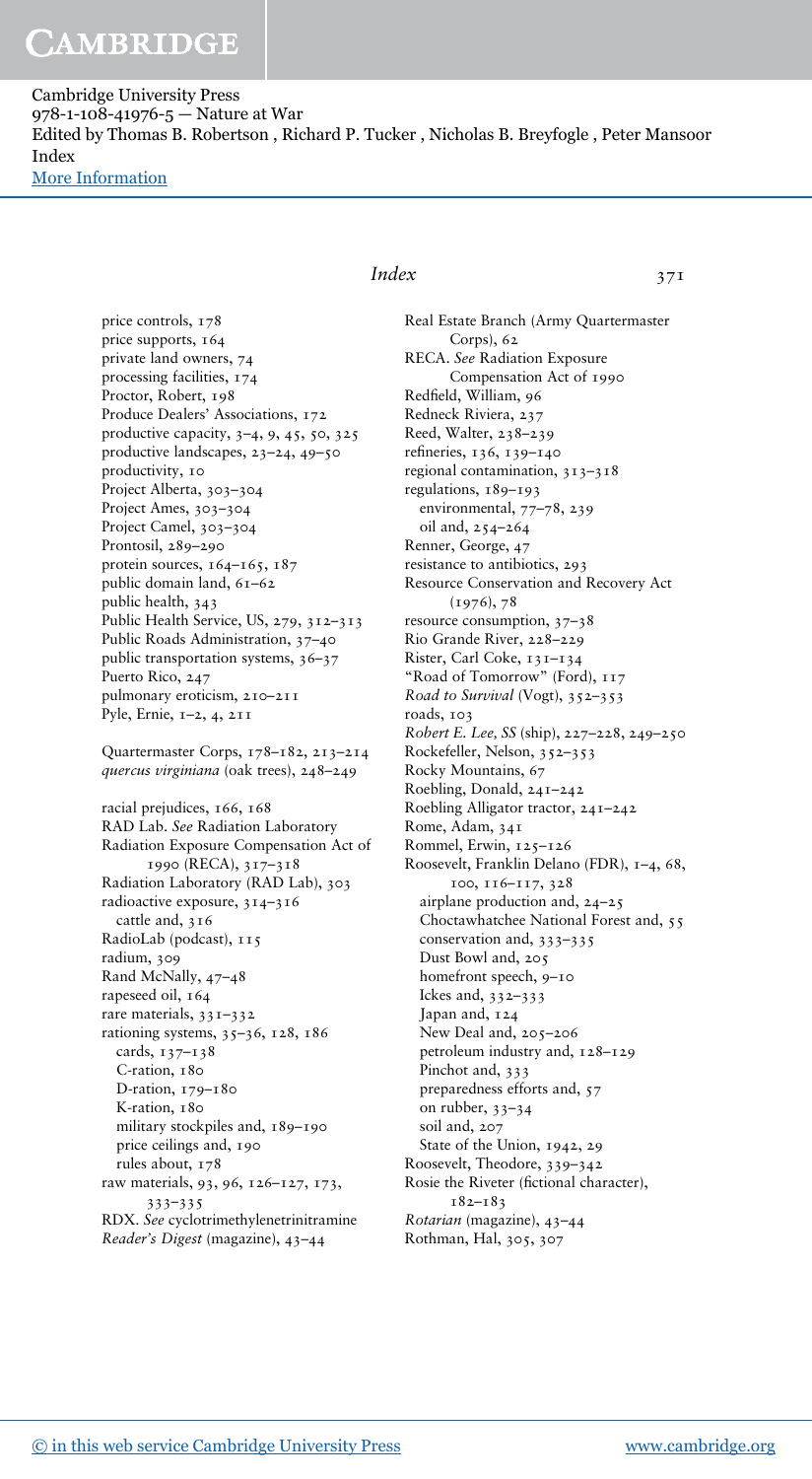Cambridge University Press 978-1-108-41976-5 — Nature at War Edited by Thomas B. Robertson , Richard P. Tucker , Nicholas B. Breyfogle , Peter Mansoor Index [More Information](www.cambridge.org/9781108419765)

rubber, 31, 33–37, 160, 331–332 control over, 42–43 home grown,  $161-162$ synthetic production of, 244–245 Rubber Reserve Corporation, 264–266, 272 runaway wells, 256–257 rural populations, 250 San Francisco, 252–253 San Gabriel Valley, 266–267 San Ildefonso (Po-Woh-Geh-Owingeh), 304–305 Sangre de Cristo Mountains, 301–302 Santa Clara (Kha'po), 304–305 Santa Fe National Forest, 301–302 *Saturday Evening Post* (newspaper), 42 Saudi Arabia, 122–124, 142–143 Sauk Prairie Recreation Area, 80 scarcity, 107–110, 114, 188 Schulten, Susan, 47–48 science-skepticism, 114 *Scientific American* (magazine), 41–43 scorched earth campaigns, 6–7 Scrinis, Gyorgy, 187–188 SCS. *See* Soil Conservation Service Seaboard Oil, 259–264 Sears, Paul, 326 Seattle, 8–9 "second" industrial revolution, 93 SES. *See* Soil Erosion Service Seversky, Alexander de, 46 sewage, 252–254 sexually-transmitted diseases, 275 sharing, 178 Shell, 120–121, 228, 259–261 Sheller, Mimi, 31 Shinefield, Henry, 286–287 shipbuilding, 237–246 shipyards, 68–69 Sicily, 2–4 Sierra Club, 329, 345, 348–349 *Sierra Club Bulletin* (magazine), 348–349 significant shipping centers, 67–68 *Silent Spring* (Carson), 282, 296, 353, 355 Simmons, James, 277 site selection, 62–69 skilled laborers, 237 smog, 264–271 Smoke and Fume Commission, 265-266 smoking cessation measures, 223

### 372 *Index*

soil conservation, 201–202, 337–338 FDR and, 207 maintenance of,  $154-160$ sampling, 79 Soil Conservation and Domestic Allotment Act of 1936, 200, 219 Soil Conservation Service (SCS), 155–157, 159–160 Soil Erosion Service (SES), 205 *Solenopsis invicta* (southern fire ant), 248–249 South Africa, 34–35 Southeast Asia, 124 Southern California Gas, 265-266 southern fire ant (*Solenopsis invicta*), 248–249 Southern Rhodesia (Zimbabwe), 34–35 Soviet Union, 111, 127, 176, 312, 330, 335 soy cultivation, 174 soybeans, 160-165 Spanish settlers (*pobladores*), 304–305 Spanish-American War, 232–233 "Speaking of Labor Day" (Darling), 334 Speer, Albert, 34–35 spirits (Diyin Dine'é), 310 Spitfire, 127 spoilage, 177 Spring Break Capital, 237 Squibb, 291 St. Louis Committee for Nuclear Information, 355–356 Stalin, Joseph, 127–128 Standard Oil, 125, 127–128, 136–137, 143–144, 269 standing army, 55 staph infections, 284–285 Stare, Frederick, 181 State Department, 112-113 State of the Union, 1942, 29 steady uranium, 302–303 steel, 69, 93, 99, 237 Stefansson, Vilhjalmur, 342–343 stockpiling, 100–107 strategic materials, 101–102, 331–332 Strategic Minerals Act, 101-102 strawberries, 167-168 submarines, 31–32, 227–228 Subsistence Research Laboratory, 179 sugar-beets, 171 sulfa drugs, 289–290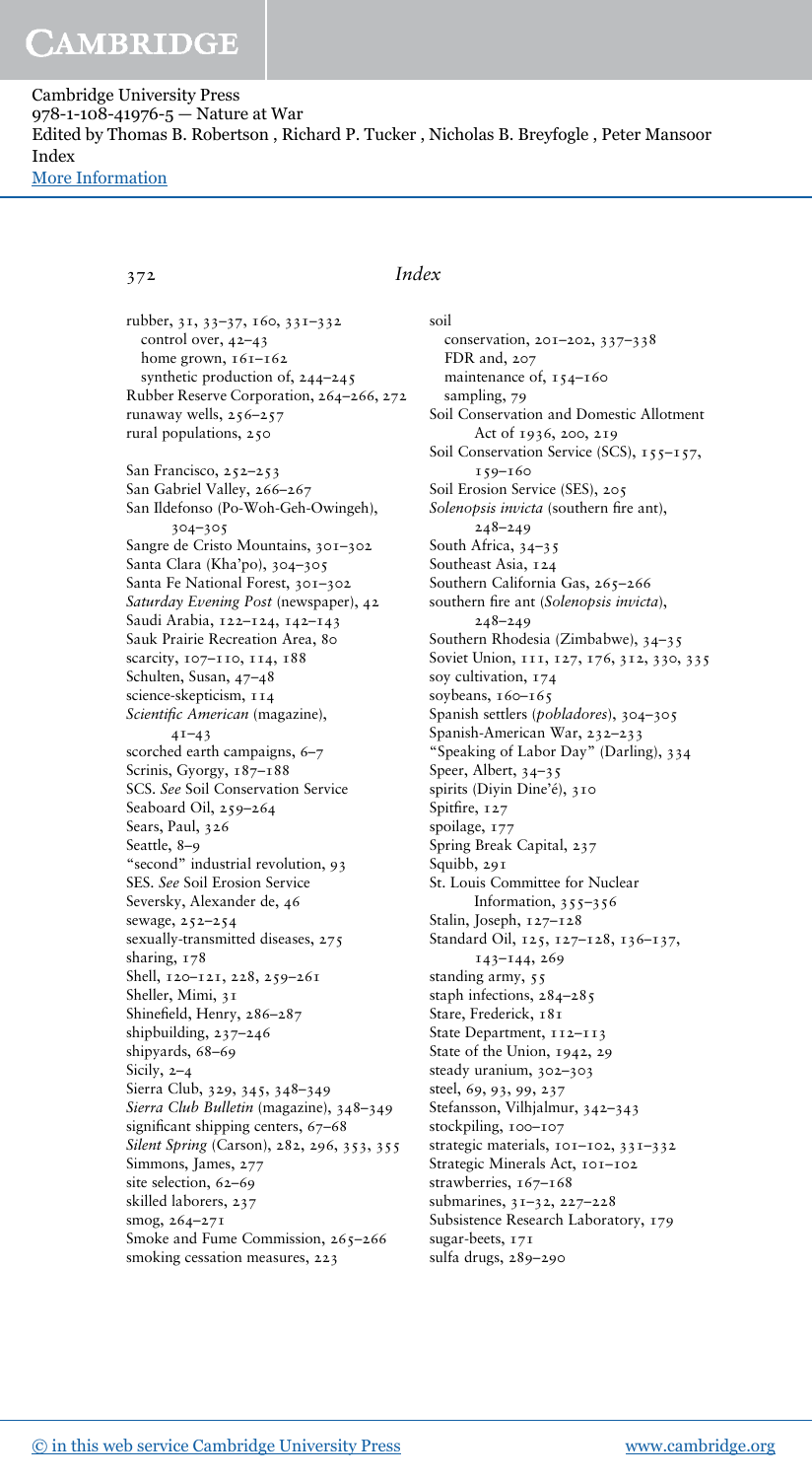Cambridge University Press 978-1-108-41976-5 — Nature at War Edited by Thomas B. Robertson , Richard P. Tucker , Nicholas B. Breyfogle , Peter Mansoor Index [More Information](www.cambridge.org/9781108419765)

> superbugs, 293–294 Superfund sites, 11–12, 30, 76–77, 246 supermarkets, 172–173 supply chain, 93 Supreme Court, US, 167 Surgeon General's Warning, 222–223 Suriname, 31-32 surplus military equipment, 249 Surplus Property Act of 1944, 75 surveyors, 50 Sutter, Paul, 205, 341 Swartout, H. O., 269 Sword Beach, 88 syphilis, 275 systemization of supply, 128 Szasz, Ferenc, 316–317 Taylor, Walter, 327 Taylors Creek, 64 TCDD. *See* dioxin Teale, Edwin Way, 281 Teamsters Union, 172 technological development, 50, 152–154 technological optimism, 48–49 Tennessee Valley Authority (TVA), 32, 66, 328–330, 339 Theriot, Jason, 243 "Thinking Like a Mountain" (Leopold), 350–351 timber, 10, 42–43, 72–73 *Time* (magazine), 354–355 tin, 100, 188 tobacco, 197–199, 223–224. *See also* cigarettes acreage growth of, 218 conservation and, 202–204 Dust Bowl and, 202–209 farming, 203–204 Great Depression and, 202–209 New Deal and, 216 policy on, 218–221 price fluctuations in, 220–221 pulmonary eroticism and, 210–211 .<br>before WWII, 200–202 *Toll Roads and Free Roads* (report), 45 total war, 5, 327, 340–344, 356–358 toxaphene, 282 toxic contaminants, 78 toxic landscapes, 354–356 toxic materials, 82

### *Index* 373

"The Tragedy of the Commons" (Hardin), 352 training, 60, 62–63, 77–78 transportation infrastructure, 23 transportation routes, 50 Treaty of Guadalupe-Hidalgo, 305 trees, 93–94 Trempeleau County, Wisconsin, 156–157 Trinity Exposure Record, 314–316 Trinity site, 300, 321 implosion device tested at, 303–304 regional contamination and, 313–318 Trinity Test, 314–316, 320 Tripoli, 125–126 troop numbers, 57–61 troop readiness, 289 trucks, 23–24, 35–41 big, 40–41 long-distance, 45 Truman, Harry S., 111, 143, 214–218, 328, 355–356 Ickes and, 332–333 Pinchot and, 335–336 Truman Committee Hearings, 1944, 213–218 Trumpeter Swans, 71 trychlorethylene, 30 Tsukamoto, Mary, 171 Tucker, Richard P., 72–73, 337 Tularosa Basin Downwinders Consortium, 316–318, 320 Tully, J. K., 42 tung oil, 164 tungsten, 90–92, 100, 105 Tupperware, 118–120 turpentine, 54 *Tursiops truncatus* (bottlenose dolphins), 247–248 Tutt, George, Sr., 312 TVA. *See* Tennessee Valley Authority Tweit, Susan J., 313–314 2, 4-dichlorophenoxyacetic acid (2,4-D),  $152 - 153$ Tyndall Field, 234–235 typhus, 153, 275, 277, 281 U-boats, 31–32, 35–36 U-166 (submarine), 227–228, 249–250 U-235, 302–303 U-238, 302–303 UNESCO conference, 357–358

unexploded ordnance, 56–57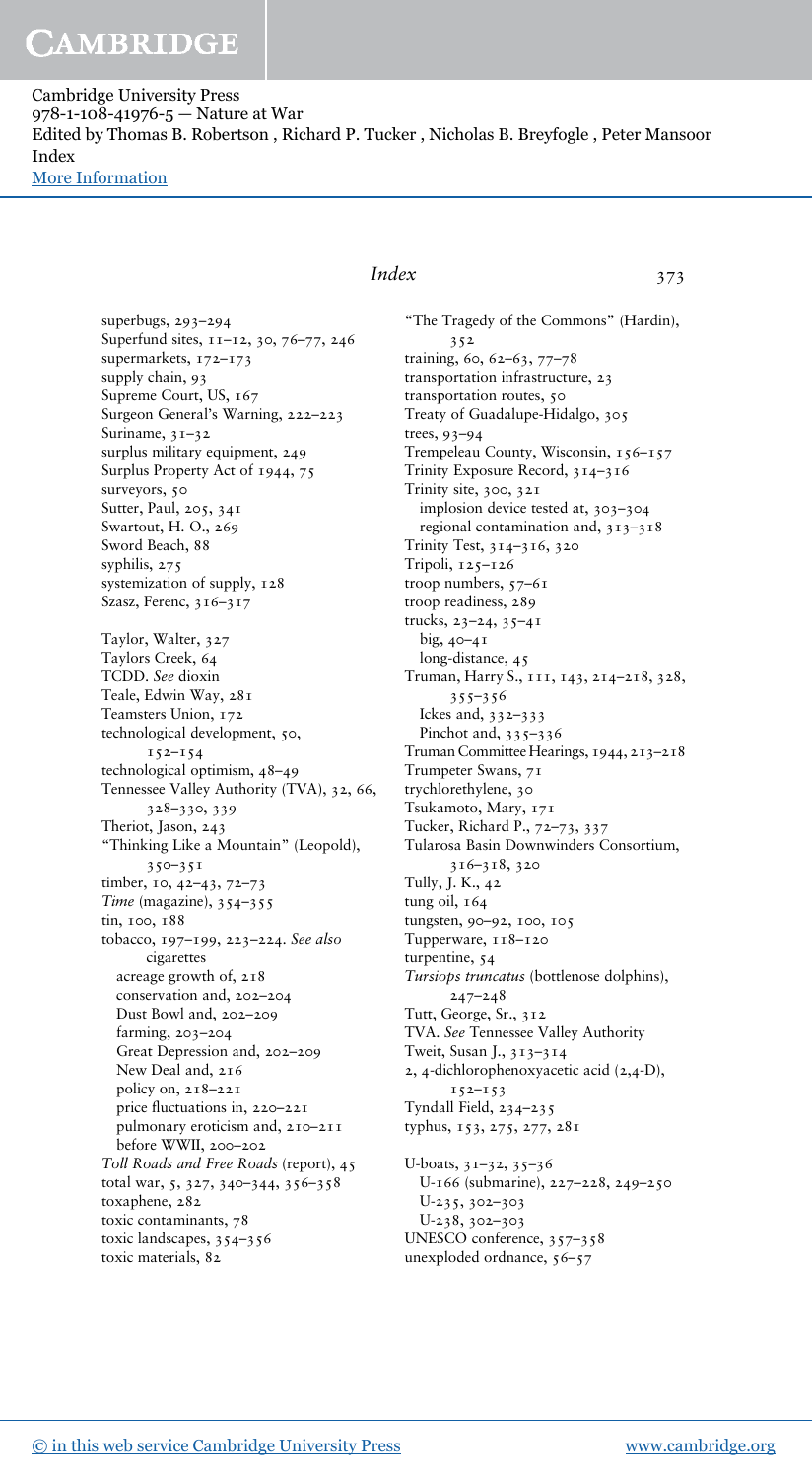Cambridge University Press 978-1-108-41976-5 — Nature at War Edited by Thomas B. Robertson , Richard P. Tucker , Nicholas B. Breyfogle , Peter Mansoor Index [More Information](www.cambridge.org/9781108419765)

unimproved public land, 70 United Nations, 335 United States (US), 9–10, 97–98, 100, 292–293. *See also specific agencies* airfields of, 46–47 "arsenal of democracy" of, 25–27 car-dependent landscapes in, 37 Defense Map of, 58 domestic mining in,  $112$ economy of, 82 empire status of, 114–115 environmental transformations during WWII in,  $6 - 14$ fuels and, 119 Germany purchasing mineral products from, 99 metal consumption in, 91, 109 military readiness of, 56 mineral resources in, 94 natural resources of, 2–3 oil, domestic production of, 120–121 oil consumption in, 144 ore deposits of, 110–111 petroleum and, 117–118 productive capacity of, 3, 325 strategic metals and, 107–108 transportation routes and, 50 way of life of, 358 United States Forest Service, 305 University of Chicago Metallurgical Laboratory, 303 uranium, 308–313, 321, 331–332 fissile, 302–303 ideal isotope of, 303 mining, 319 sludge, 310–311 urban centers, 14–18, 230–231 urbanization, 250 US. *See* United States US Department of Agriculture (USDA), 70–71, 151–152, 161, 182–183, 200–201, 277–278, 280 planners in, 219 US Forest Service (USFS), 52–55, 66, 72–73, 328, 337 US Geological Survey (USGS), 101–102, 109, 111 US Vanadium, 310–311 USDA. *See* US Department of Agriculture USFS. *See* US Forest Service USGS. *See* US Geological Survey Utah Beach, 88

#### 374 *Index*

V-1 flying bomb, 51 "A Valley of Death for the Navajo Uranium Miners" (*New York Times*), 319 Van Hise, Charles, 96–97 vanadium, 310–311 Vanadium Corporation of America (VCA), 303–304, 310–311, 313 vector control, 278 vehicle mechanization, 59 venereal disease, 289 Venice-Del Mar oil field, 257 victory gardens, 177, 182–185, 196 *Victory through Air Power* (Seversky), 46 Vieques, 247 Vietnam War, 80, 114, 222–223 Viles, Denny, 311–312 Vogt, William, 352–353 Voyles, Brynne, 313 Waksman, Selman, 292 *Wallace's Farmer* (journal), 155–156 War Department, 48–49, 66–67, 71, 236, 305 *War Department Circular 285*, 209 War Food Administration (WFA), 150-151, 190–191 war industries, 68, 96 War Industries Board, 7-8 War Manpower Commission, 183 war planners, 35–36 War Production Board (WPB), 23, 25, 31–34, 153, 185, 190–191, 290–291, 339 war production system, 35 War Relocation Department, 171 war requirements, 69 wartime mobilization, 68–69 wartime therapeutic revolution, 295-297 Washington, 167-168 *Washington Post* (newspaper), 27 Washoe Works, 100-102 wastelanding, 313 water pollution, 279 Wehrmacht, 124 Weinberger, Caspar, 223–224 welders, 240 Wellington, Darryl Lorenzo, 318–319 West Florida, 54 Western Oil and Gas Association, 269–271 Wetherill, John, 309 WFA. *See* War Food Administration wheat, 93–94